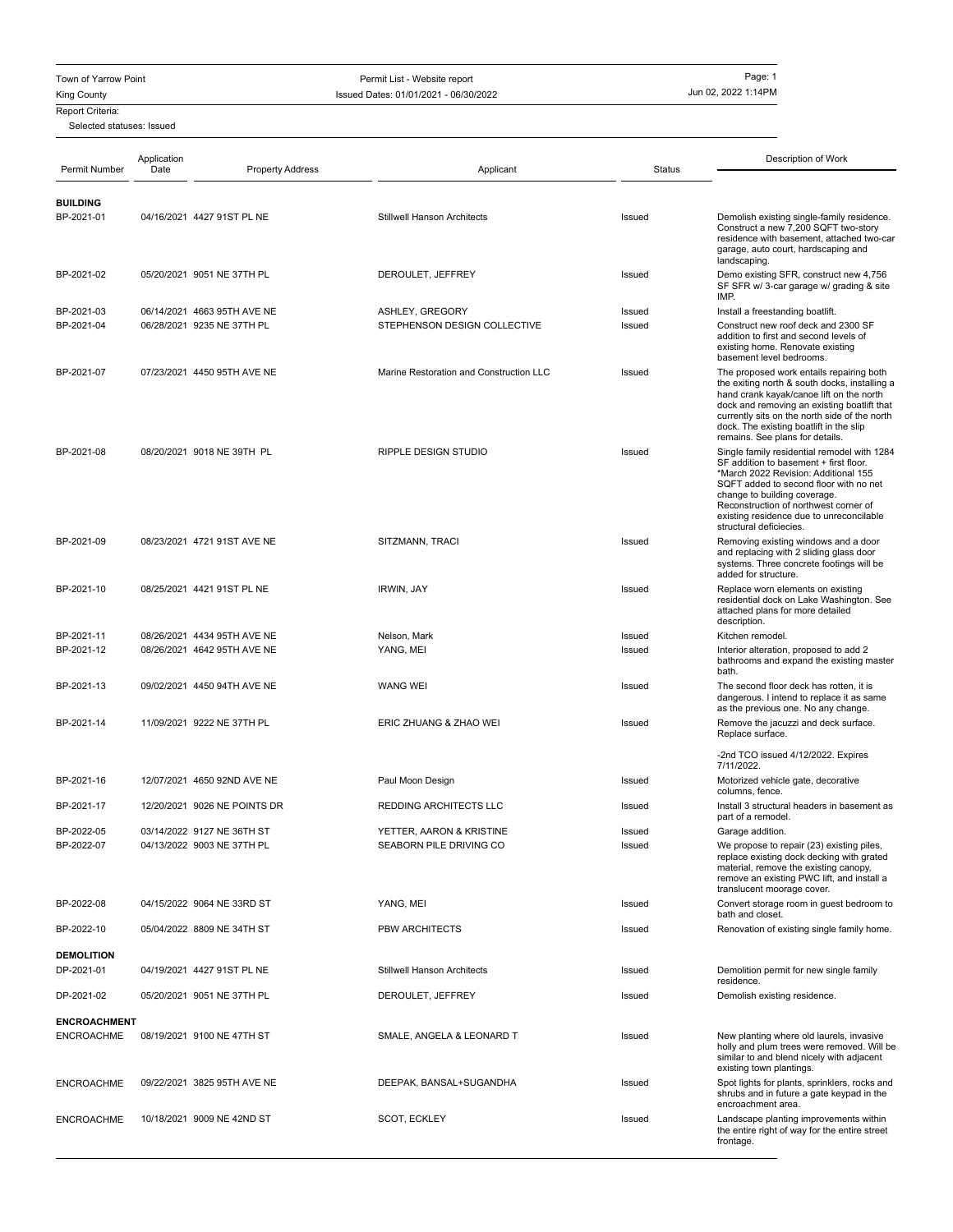## King County **ISSUED 2002 1:14PM** Issued Dates: 01/01/2021 - 06/30/2022 Town of Yarrow Point Permit List - Website report Page: 2

| Permit Number     | Application<br>Date | <b>Property Address</b>     | Applicant                       | <b>Status</b> | Description of Work                                                                                                              |
|-------------------|---------------------|-----------------------------|---------------------------------|---------------|----------------------------------------------------------------------------------------------------------------------------------|
|                   |                     |                             |                                 |               |                                                                                                                                  |
| <b>ENCROACHME</b> |                     | 02/03/2022 9235 NE 37TH PL  | <b>WARNER, BRIAN</b>            | Issued        | Concrete in ROW.                                                                                                                 |
| <b>FENCE</b>      |                     |                             |                                 |               |                                                                                                                                  |
| FENCE-2021-01     |                     | 09/30/2021 3462 92ND AVE NE | SHIZHEN WANG & XIAOYING LI      | Issued        | Fix/repair existing fence.                                                                                                       |
| FENCE-2022-01     |                     | 02/09/2022 2822 88TH AVE NE | ADAM LELAND HOMES               | Issued        | New fence for new single family home.                                                                                            |
| FENCE-2022-03     |                     | 05/04/2022 4441 94TH AVE NE | SCOTT STILES & ANDREA DANCS     | Issued        | Replace existing fence. Fence is falling                                                                                         |
|                   |                     |                             |                                 |               | due to age and wind.                                                                                                             |
| FENCE-2022-04     |                     | 05/25/2022 9024 NE 37TH PL  | RANDY ALLWORTH                  | Issued        | Install a max 6'-0" Ht. Fence continuous<br>along north property line.                                                           |
| <b>MECHANICAL</b> |                     |                             |                                 |               |                                                                                                                                  |
| MP-2021-01        |                     | 05/10/2021 9061 NE 40TH PL  | <b>Bel Red Energy Solutions</b> | Issued        | Like for kind furnace replacement.                                                                                               |
| MP-2021-02        |                     | 05/11/2021 4412 95TH AVE NE | <b>RW Anderson Homes</b>        | Issued        | Install Tesla Solar Roof Photo Voltaic Array                                                                                     |
|                   |                     |                             |                                 |               | in conjunction with main building permit<br>#20-8054.                                                                            |
| MP-2021-03        |                     | 05/27/2021 4408 95TH AVE NE | McILWAIN, MATTHEW & CAROL       | Issued        | Install 9'8"x7'x8" pre-manufactured spa.                                                                                         |
| MP-2021-04        |                     | 06/03/2021 4601 91ST PL NE  | PREMIER MECHANICAL & ELECTRIC   | Issued        | Install of heat pump, 2 bath fans, CT vent,<br>dryer, make up air.                                                               |
| MP-2021-06        |                     | 06/21/2021 9032 NE 37TH PL  | All Climate                     | Issued        | Replacement of existing air conditioner<br>with like in kind.                                                                    |
|                   |                     |                             |                                 |               |                                                                                                                                  |
| MP-2021-07        |                     | 07/06/2021 9235 NE 37TH PL  | HOW, JAIMIE                     | Issued        | Install 4-ton heat pump.                                                                                                         |
| MP-2021-08        |                     | 07/21/2021 9249 NE 37TH PL  | NORTHSHORE HEATING, LLC         | Issued        | Mini split heat to new addition.                                                                                                 |
| MP-2021-09        |                     | 07/27/2021 3622 90TH AVE NE | Brennan Heating and AC          | Issued        |                                                                                                                                  |
|                   |                     |                             |                                 |               | Install 12,000 BTU ductless heat pump<br>indoor unit in master bedroom, outdoor unit<br>on north side of home near existing A/C. |
| MP-2021-10        |                     | 08/02/2021 4213 95TH AVE NE | PHILIP, LAUB                    | Issued        | Install central air conditioning unit.                                                                                           |
| MP-2021-11        |                     | 08/03/2021 3801 95TH AVE NE | ERIC ZHUANG & ZHAO WEI          | Issued        | Add one bathroom fan in new bathroom                                                                                             |
|                   |                     |                             |                                 |               | (main) floor.                                                                                                                    |
| MP-2021-12        |                     | 08/09/2021 4650 92ND AVE NE | <b>SUTTER HEARTH &amp; HOME</b> | Issued        | Provide and install a direct vent gas<br>fireplace.                                                                              |
| MP-2021-13        |                     | 08/09/2021 9434 NE 37TH PL  | <b>Glendale Heating</b>         | Issued        | Replace existing heat pump system with<br>same (in same location.)                                                               |
| MP-2021-15        |                     | 08/30/2021 9235 NE 37TH PL  | Brennan Heating and AC          | Issued        | Replace gas water heater in basement.                                                                                            |
| MP-2021-16        |                     | 08/31/2021 4427 95TH AVE NE | BOBS HEATING AND AIR CONDITION  | Issued        | Add 2 ductless heat pumps.                                                                                                       |
| MP-2021-18        |                     | 09/20/2021 4650 92ND AVE NE | Kliemann Bros Heating           | Issued        | Install Mitsubishi mini split systems (2)                                                                                        |
|                   |                     |                             |                                 |               | ducted/(1) ductless heat pump systems.<br>Install (7) house fans. Vent dryer, range in<br>house and kiln in studio.              |
| MP-2021-20        |                     | 09/20/2021 3812 94TH AVE NE | SHIU, JEFFREY                   | Issued        | HVAC replacement.                                                                                                                |
| MP-2021-21        |                     | 09/21/2021 9024 NE 37TH PL  | CARDINAL HEATING & A/C, INC.    | Issued        | Install HVAC - Trane A/C and coil, 6 fans,                                                                                       |
|                   |                     |                             |                                 |               | range and dryer venting.<br>NOTE: A/C unit is a replacement and will<br>be installed in same location.                           |
| MP-2021-22        |                     | 09/27/2021 4612 92ND AVE NE | <b>Fast Water Heater</b>        | Issued        | Remove/replace gas water heater.                                                                                                 |
| MP-2021-23        |                     | 09/27/2021 4442 95TH AVE NE | WASHINGTON ENERGY SERVICES CO   | Issued        | Replacing gas furnace and AC like for like.                                                                                      |
| MP-2021-24        |                     | 09/29/2021 3843 94TH AVE NE | <b>Fast Water Heater</b>        |               |                                                                                                                                  |
|                   |                     |                             |                                 | Issued        | Remove/replace gas water heater.                                                                                                 |
| MP-2021-25        |                     | 09/30/2021 9009 NE 42ND ST  | CARDINAL HEATING & A/C, INC.    | Issued        | Replace water heater.                                                                                                            |
| MP-2021-26        |                     | 10/13/2021 9030 NE 34TH ST  | FELLER, DAVID & LESLIE          | Issued        | Replacing gas water heater.                                                                                                      |
| MP-2021-27        |                     | 11/01/2021 9222 NE 37TH PL  | SMART ELECTRIC LLC              | Issued        | Furnace replacement.                                                                                                             |
| MP-2021-28        |                     | 11/02/2021 8809 NE 34TH ST  | NEWWAY ENERGY INC               | Issued        | New Hydronic System                                                                                                              |
| MP-2021-29        |                     | 11/17/2021 9001 NE 37TH PL  | CARDINAL HEATING & A/C, INC.    | Issued        | Install Bosch Combi boiler.                                                                                                      |
| MP-2022-01        |                     | 01/05/2022 9210 NE 37TH ST  | BOBS HEATING AND AIR CONDITION  | Issued        | Like for like furnace replacement, like for                                                                                      |
|                   |                     |                             |                                 |               | like heat pump replacement and like for<br>like hot water heater replacement.                                                    |
| MP-2022-02        |                     | 03/18/2022 4412 95TH AVE NE | <b>RW Anderson Homes</b>        | Issued        | Install (1) Swim Spa (Large Hot Tub) -<br>Electric Service only. No plumbing or Gas<br>required.                                 |
| MP-2022-03        |                     | 03/21/2022 9071 NE 37TH PL  | BOBS HEATING AND AIR CONDITION  | Issued        | Like for like furnace replacement, like for<br>like hot water tank replacement and add<br>AC to HVAC system.                     |
| MP-2022-04        |                     | 03/30/2022 2822 88TH AVE NE | ADAM LELAND HOMES               | Issued        | Mechanical associated with new single<br>family home.                                                                            |
| MP-2022-05        |                     | 04/14/2022 9030 NE 33RD ST  | UNISYSTEMS HEATING & AC LLC     | Issued        | Replacing furnace & adding AC.                                                                                                   |
| MP-2022-06        |                     | 04/18/2022 9010 NE 37TH PL  | ALL-STAR POOL & SPA, INC.       | Issued        | Layout, forming & construction of 8'x 11' 8"<br>spa w/auto cover.                                                                |
| MP-2022-07        |                     | 04/18/2022 4427 91ST PL NE  | Kliemann Bros Heating           | Issued        | Install (2) gas furnaces and (2) heat<br>pumps. Install (8) house fans. Vent (2)<br>ranges and (1) dryer.                        |
| MP-2022-08        |                     | 04/21/2022 9209 NE 37TH PL  | BOBS HEATING AND AIR CONDITION  | Issued        | Like to like furnace replacement                                                                                                 |
| MP-2022-09        |                     | 05/03/2022 9051 NE 37TH PL  | BIEGE, BRIAN & ELIZABETH        | Issued        | Install new heating system into new SFR.                                                                                         |
|                   |                     |                             |                                 |               | Permit No. BP-2021-02.                                                                                                           |
| MP-2022-10        |                     | 05/23/2022 9052 NE 33RD ST  | HOME COMFORT ALLIANCE           | Issued        | Furnace change out & add AC.                                                                                                     |
| <b>PLUMBING</b>   |                     |                             |                                 |               |                                                                                                                                  |
| PP-2021-01        |                     | 05/03/2021 4650 92ND AVE NE | <b>BEST PLUMBING GROUP</b>      | Issued        |                                                                                                                                  |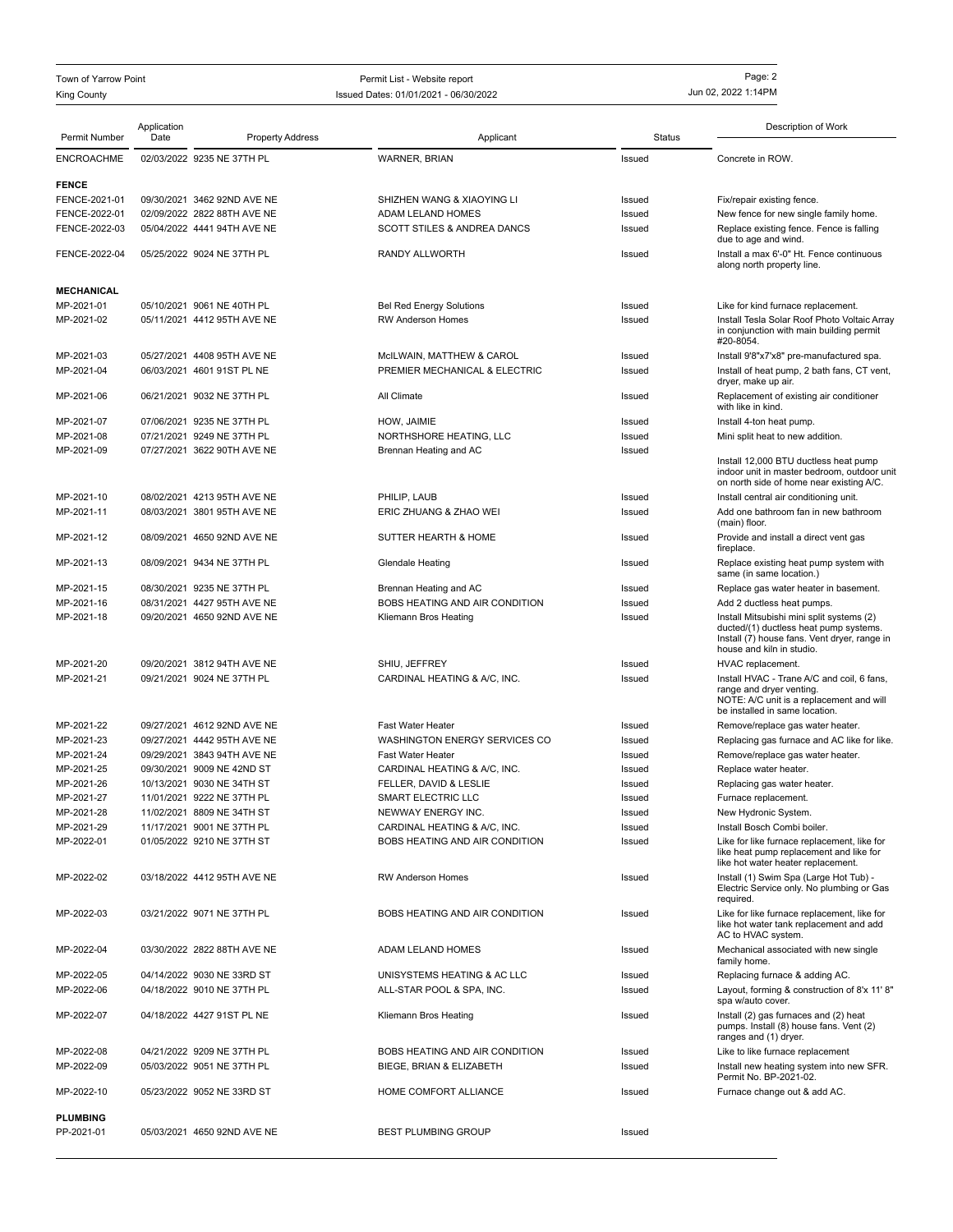King County **ISSUED 2002 1:14PM** Issued Dates: 01/01/2021 - 06/30/2022 Town of Yarrow Point Permit List - Website report Page: 3

|                            | Application |                                                          |                                          |                  | Description of Work                                                                      |
|----------------------------|-------------|----------------------------------------------------------|------------------------------------------|------------------|------------------------------------------------------------------------------------------|
| Permit Number              | Date        | <b>Property Address</b>                                  | Applicant                                | <b>Status</b>    |                                                                                          |
| PP-2021-02                 |             | 05/20/2021 4680 95TH AVE NE                              | PREMIER MECHANICAL & ELECTRIC            | Issued           | 3 gas outlets.                                                                           |
| PP-2021-08                 |             | 07/22/2021 4427 91ST PL NE                               | <b>BEST PLUMBING GROUP</b>               | Issued           | Plumbing permit.                                                                         |
| PP-2021-04                 |             | 08/03/2021 3801 95TH AVE NE                              | ERIC ZHUANG & ZHAO WEI                   | Issued           | Plumbing permit.                                                                         |
| PP-2021-05                 |             | 08/06/2021 9249 NE 37TH PL                               | Radic, Zoran                             | Issued           | Plumbing permit                                                                          |
| PP-2021-06                 |             | 09/20/2021 4650 92ND AVE NE                              | Kliemann Bros Heating                    | Issued           | GP to range, BBQ, FP, HWT, firepit and<br>future fire table.                             |
| PP-2021-07                 |             | 09/21/2021 9024 NE 37TH PL                               | CARDINAL HEATING & A/C, INC.             | Issued           | 3 gas outlets.                                                                           |
| PP-2021-09                 |             | 10/07/2021 9228 NE 37TH PL                               | West Bellevue Construction               | Issued           | Plumbing permit.                                                                         |
| PP-2021-10                 |             | 10/11/2021 4680 95TH AVE NE                              | <b>BEST PLUMBING GROUP</b>               | Issued           | Plumbing permit.                                                                         |
| PP-2021-11                 |             | 10/13/2021 9030 NE 34TH ST                               | FELLER, DAVID & LESLIE                   | Issued           | 1 gas outlet.                                                                            |
| PP-2021-12                 |             | 10/19/2021 9071 NE 37TH PL                               | <b>GEORGE GAS PIPING LLC</b>             | Issued           | Gas piping.                                                                              |
| PP-2021-13                 |             | 10/19/2021 9092 NE 39TH PL                               | <b>SCHER, MATTHEW</b>                    | Issued           | 1" Service water supply line.                                                            |
| PP-2021-14                 |             | 10/22/2021 9228 NE 37TH PL                               | West Bellevue Construction               | Issued           | Radiant inslab 2 zones.                                                                  |
| PP-2021-15<br>PP-2021-16   |             | 10/26/2021 8809 NE 34TH ST<br>11/09/2021 9071 NE 34TH ST | NEWWAY ENERGY INC.<br>SEWER FRIENDLY LLC | Issued<br>Issued | Plumbing permit for NSFR.<br>Service water supply line 1" in diameter.                   |
| PP-2021-17                 |             | 11/09/2021 9222 NE 37TH PL                               | ERIC ZHUANG & ZHAO WEI                   | Issued           | Plumbing fixtures.                                                                       |
| PP-2021-18                 |             | 12/09/2021 4201 95TH AVE NE, YARROW POINT                | <b>Puget Sound Gas Piping</b>            | Issued           | 2 gas outets.                                                                            |
| PP-2021-19                 |             | 12/13/2021 9024 NE 37TH PL                               | <b>IPS PLUMBING</b>                      | Issued           | Plumbing permit.                                                                         |
| PP-2022-01                 |             | 01/18/2022 2822 88TH AVE NE                              | SNO FALLS PLUMBING LLC                   | Issued           | Plumbing permit for NSFR.                                                                |
| PP-2022-02                 |             | 01/31/2022 9100 NE 47TH ST                               | SMALE, ANGELA & LEONARD T                | Issued           | Backflow preventer.                                                                      |
| PP-2022-03                 |             | 01/31/2022 2822 88TH AVE NE                              | ALEXANDER'S HEATING & A/C LLC            | Issued           | 7 GAS OUTLETS.                                                                           |
| PP-2022-04                 |             | 02/03/2022 9010 NE 34TH ST                               | <b>HUNTER PAUL M</b>                     | Issued           | Service water supply line repair.                                                        |
| PP-2022-05                 |             | 02/07/2022 4434 95TH AVE NE                              | STONE PILLAR REMODELING INC              | Issued           | Plumbing permit.                                                                         |
| PP-2022-06                 |             | 02/10/2022 4218 92ND AVE NE                              | <b>CHINN GARY</b>                        | Issued           | Bathtub/shower installation.                                                             |
| PP-2022-07                 |             | 02/28/2022 9429 NE 40TH ST                               | GURALNICK DANIEL+JOANNE L                | Issued           | Gas outlet for fire pit.                                                                 |
| PP-2022-08                 |             | 03/17/2022 8809 NE 34TH ST                               | NORTHSHORE HEATING, LLC                  | Issued           | 5 gas outlets.                                                                           |
| PP-2022-09                 |             | 03/30/2022 9026 NE POINTS DR                             | <b>MARATHON PLUMBING</b>                 | Issued           | Plumbing permit.                                                                         |
| PP-2022-10                 |             | 04/18/2022 9010 NE 37TH PL                               | ALL-STAR POOL & SPA, INC.                | Issued           | Backflow preventer.                                                                      |
| PP-2022-11                 |             | 04/18/2022 4427 91ST PL NE                               | Kliemann Bros Heating                    | Issued           | (10) gas outlets.                                                                        |
| PP-2022-12                 |             | 04/19/2022 4412 95TH AVE NE                              | <b>RW Anderson Homes</b>                 | Issued           | Premises Isolation.                                                                      |
| PP-2022-13                 |             | 05/03/2022 9051 NE 37TH PL                               | BIEGE, BRIAN & ELIZABETH                 | Issued           | Plumbing permit for SFR. Permit No. BP-                                                  |
|                            |             |                                                          |                                          |                  | 2021-02.                                                                                 |
| PRE-APPLICATION CONFERENCE |             |                                                          |                                          |                  |                                                                                          |
| PRE-APP-2021-              |             | 11/01/2021 4415 91ST PL NE                               | SEABORN PILE DRIVING CO                  | Issued           |                                                                                          |
|                            |             |                                                          |                                          |                  | We propose to remove the xisting concrete                                                |
|                            |             |                                                          |                                          |                  | and rock bulkhead and construct a new<br>rock bulkhead with Columbia granite rock.       |
|                            |             |                                                          |                                          |                  |                                                                                          |
| <b>RE-ROOF</b>             |             |                                                          |                                          |                  |                                                                                          |
| RE-ROOF-2021-              |             | 08/31/2021 3834 94TH AVE NE                              | NORTH CREEK ROOFING                      | Issued           | Re-roof permit. (Applicant states that some                                              |
|                            |             |                                                          |                                          |                  | sheathing will be replaced.)                                                             |
| RE-ROOF-2021-              |             | 10/11/2021 9222 NE 37TH PL                               | PRO ROOFING NW                           | Issued           | New plywood, new composition roof.                                                       |
| RE-ROOF-2022-              |             | 03/31/2022 8809 NE 34TH ST                               | GUILFORD, KYLE                           | Issued           | Reroofing of existing single family home.                                                |
| <b>RIGHT OF WAY USE</b>    |             |                                                          |                                          |                  |                                                                                          |
| ROW-2021-03                |             | 05/20/2021 9051 NE 37TH PL                               | DEROULET, JEFFREY                        | Issued           | Utilities / driveway / walk                                                              |
| ROW-2021-04                |             | 07/02/2021 9222 NE 37TH PL                               | PSE/InfraSource                          | Issued           | Install a new 32' 1 1/8" PE gas service                                                  |
|                            |             |                                                          |                                          |                  | stub. (2) 3'x5' asphalt cuts & (1) 3'x5' cut in                                          |
|                            |             |                                                          |                                          |                  | brick expected. Work will require                                                        |
|                            |             |                                                          |                                          |                  | temporary alternating closures of the East<br>and westbound lanes of NE 37th PI at       |
|                            |             |                                                          |                                          |                  | #9222. See attached pre-inspect and TCP.                                                 |
| ROW-2021-05                |             | 07/12/2021 9042 NE 33RD ST                               | PSE/InfraSource                          | Issued           | Occupy the Eastbound lane of NE 33rd St.                                                 |
|                            |             |                                                          |                                          |                  | Investigate & repair gas leak at<br>approximately: 10' SCL of NE 33rd St &               |
|                            |             |                                                          |                                          |                  | 496' WCL of 92nd Ave NE. (1) 3'x5' asphalt                                               |
|                            |             |                                                          |                                          |                  | cut expected. See attached pre-inspect                                                   |
|                            |             |                                                          |                                          |                  | and TCP.                                                                                 |
| ROW-2021-06                |             | 08/20/2021 ROW - POINTS DRIVE NE BETWEEN 86 BLUELINE     |                                          | Issued           | AC water main replacement 2021 phase 3<br>CIP W-16 Points Drive NE between 92nd          |
|                            |             |                                                          |                                          |                  | Ave NE and 86th Ave NE.                                                                  |
|                            |             |                                                          |                                          |                  | NOTE FROM TOWN ENGINEER                                                                  |
|                            |             |                                                          |                                          |                  | 12/8/2021: FULL 2" GRIND AND<br>OVERLAY REQUIRED FOR IMPACTED                            |
|                            |             |                                                          |                                          |                  | AREAS.                                                                                   |
| ROW-2021-07                |             | 09/20/2021 2822 88TH AVE NE                              | PUGET SOUND ENERGY                       | Issued           | Gas service installation. In ROW: FROM 1-                                                |
|                            |             |                                                          |                                          |                  | 1/4" MPE MAIN: INSTALL 38' 1-1/8" PE                                                     |
|                            |             |                                                          |                                          |                  | SCAT STUB, 45" 1-1/8" PEI PLAT EXT &<br>SET A425 @ 08. (Half of ROW is in                |
|                            |             |                                                          |                                          |                  | HUNTS POINT JURISDICTION/Half is in                                                      |
|                            |             |                                                          |                                          |                  | YARROW POINT along 88th AVE.)                                                            |
|                            |             |                                                          |                                          |                  | (2) 3x5 Asphalt HS cuts, (1) 3x3 Asphalt<br>HS cut, (1) 3x5 Grass/Dirt SS cut. All other |
|                            |             |                                                          |                                          |                  | work will be on private property. All other                                              |
|                            |             |                                                          |                                          |                  | cuts will be in gravel/soft surface. PSE<br>WO#107061794                                 |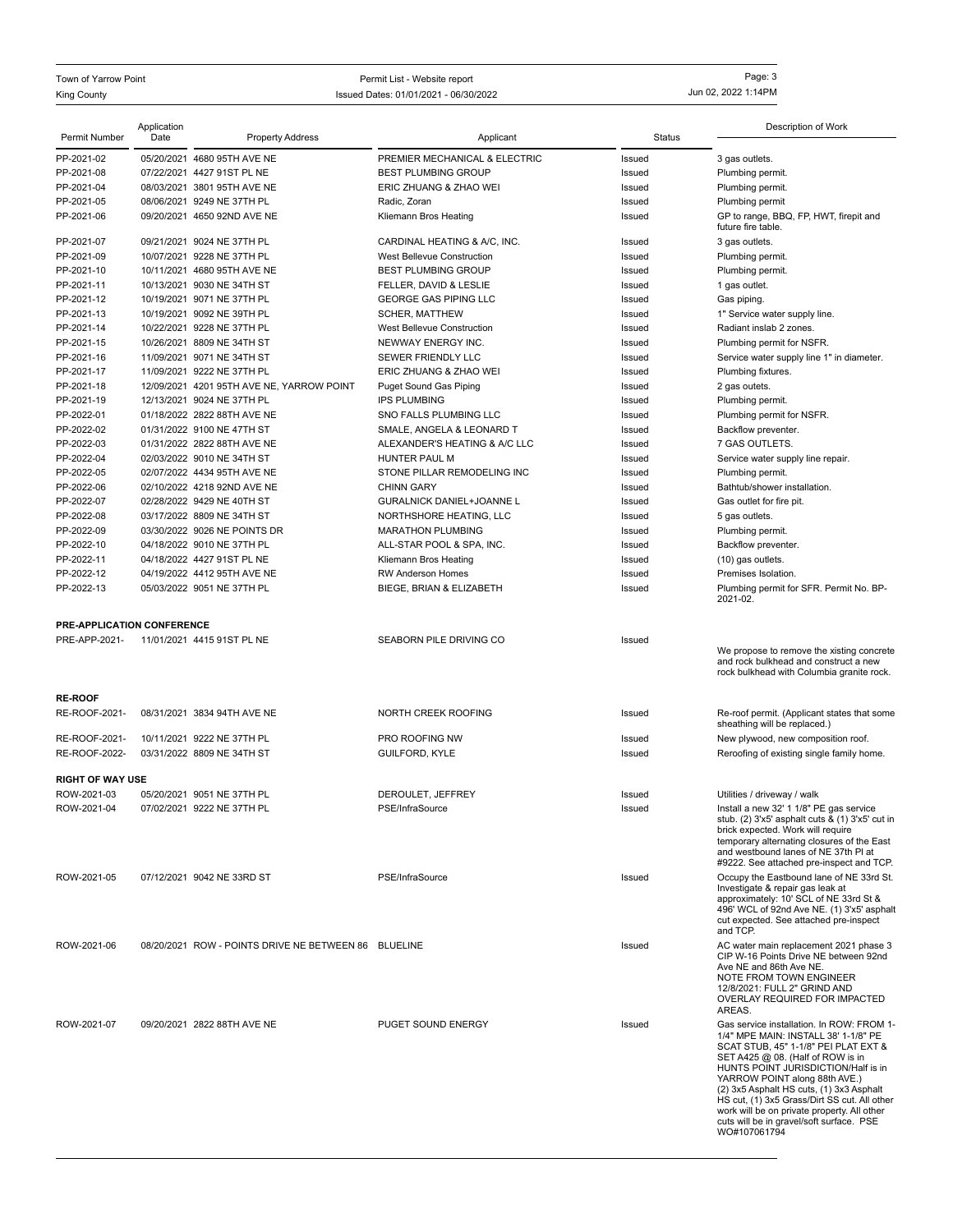| Town of Yarrow Point<br><b>King County</b> |                     | Permit List - Website report<br>Issued Dates: 01/01/2021 - 06/30/2022 |                                                   | Page: 4<br>Jun 02, 2022 1:14PM |                                                                                                                                                                                                                                                                                   |
|--------------------------------------------|---------------------|-----------------------------------------------------------------------|---------------------------------------------------|--------------------------------|-----------------------------------------------------------------------------------------------------------------------------------------------------------------------------------------------------------------------------------------------------------------------------------|
| Permit Number                              | Application<br>Date | <b>Property Address</b>                                               | Applicant                                         | <b>Status</b>                  | Description of Work                                                                                                                                                                                                                                                               |
| ROW-2021-08                                |                     | 09/27/2021 4201 95TH AVE NE, YARROW POINT                             | ABBOTT, JUSTIN                                    | Issued                         | Contractor parking is not allowed in the<br>right of way; project requires temporary<br>staging of materials & equipment in the<br>ROW during work hours only.                                                                                                                    |
| ROW-2021-09                                |                     | 10/06/2021 4000 95TH AVE NE                                           | PRINCE TELECOM                                    | Issued                         | Contractor to start at the pole (223893-<br>16004) southwest side of 4030 95th Ave<br>NE and go south for 51' of 2" conduit and<br>place Carson on 4000 95th Ave NE<br>property line.                                                                                             |
| ROW-2021-10                                |                     | 12/03/2021 4039 95TH AVE NE                                           | BONDAREV VADIM+DEIRDRE R                          | Issued                         | Relocate two newly planted mitigation<br>trees to the original location of the tree<br>damaged during construction. Provide drip<br>irrigation as required.<br>(NOTE: Permit fees waived per Town<br>Engineer's approval.)                                                        |
| ROW-2021-12                                |                     | 12/08/2021 2822 88TH AVE NE                                           | PUGET SOUND ENERGY                                | Issued                         | Pole removal/UG service. Crew to remove<br>P01 223523-165570 and P02 223532-<br>1657725 & 1 span of OH secondary triplex.<br>Install new UG SVC from HH located near<br>base of P01.                                                                                              |
| ROW-2021-13                                |                     | 12/20/2021 4218 94TH AVE NE                                           | Town of Yarrow Point                              | Issued                         | Pothole patching work at 4218 94th Ave<br>NE.                                                                                                                                                                                                                                     |
| ROW-2022-01                                |                     | 01/05/2022 9071 NE 34TH ST                                            | <b>COMCAST</b>                                    | Issued                         | Upgrade fiber infrastructure. Place 1x2<br>RPHY node. Place strap out case upgrade<br>node to 2x4 RPHY. Add new 24CH MUX.<br>Upgrade pigtail to 12CT.                                                                                                                             |
| ROW-2022-02                                |                     | 02/03/2022 9010 NE 34TH ST                                            | HUNTER PAUL M                                     | Issued                         | Remove existing deteriorating drive. To<br>repair water service leak under drive +<br>then replace drive with pavers.                                                                                                                                                             |
| ROW-2022-03                                |                     | 02/18/2022 9235 NE 37TH PL                                            | <b>COMCAST</b>                                    | Issued                         | Replace damaged PED at 9249 and bore<br>in to place 100' new 2" conduit to new PED<br>at 9228. All substructure to have 36" cover.<br>Span replacement- line damaged by<br>contractor.                                                                                            |
| ROW-2022-04                                |                     | 02/28/2022 9030 NE POINTS DR                                          | COMCAST CABLE HOLDINGS                            | Issued                         | Drill/bore from existing Ped A approx. 200'<br>Northeast to existing Ped B. Replace metal<br>peds with composite. Place 2-2' conduits<br>and pull through 200' of new CATV.<br>Upgrading existing peds with metal peds<br>with composite. All restoration to be                   |
|                                            |                     |                                                                       |                                                   |                                | completed to or exceed Town of Yarrow<br>Point standards.                                                                                                                                                                                                                         |
| ROW-2022-05                                |                     | 03/23/2022 9127 NE 36TH ST                                            | YETTER, AARON & KRISTINE                          | Issued                         | Removal of asphalt and replace with<br>landscaping.                                                                                                                                                                                                                               |
| ROW-2022-06                                |                     | 03/28/2022 9235 NE 37TH PL                                            | WARNER, BRIAN                                     | Issued                         | ROW work for new roof deck and 2300SF<br>addition to home and bedroom renovation.<br>ROW work on 5-17-2022 to occur between<br>8:00AM-6:00PM.<br>NOT MORE THAN ONE LANE MAY BE<br>USED FOR ROW WORK. PARKING 8-<br>FEET FROM THE CENTER OF NE 37TH<br>PL IS MINIMUM AT ALL TIMES. |
| <b>SITE DEVELOPMENT</b><br>SD-2021-01      |                     | 04/19/2021 4427 91ST PL NE                                            | <b>Stillwell Hanson Architects</b>                | Issued                         | Site Development permit for demolition of                                                                                                                                                                                                                                         |
|                                            |                     |                                                                       |                                                   |                                | existing single-family residence. Construct<br>a new 7,200 sf two-story residence with<br>basement, attached two-car garage, auto<br>court, hardscaping and landscaping.                                                                                                          |
| SD-2021-02                                 |                     | 05/11/2021 9038 NE 39TH PL                                            | Stephanie Roman                                   | Issued                         | Landscape improvement project. Remove<br>existing broken water feature and add<br>pergola structure and fire pit area. Lawn<br>renovation and new plantings.                                                                                                                      |
| SD-2021-03<br>SD-2021-04                   |                     | 05/20/2021 9051 NE 37TH PL<br>06/28/2021 9235 NE 37TH PL              | DEROULET, JEFFREY<br>STEPHENSON DESIGN COLLECTIVE | Issued<br>Issued               | Develop site for new SFR.<br>Site permit for: Construct new roof deck<br>and 2300 sf addition to first and second<br>levels of existing home. Renovate existing<br>basement level bedrooms.                                                                                       |
| SD-2021-06                                 |                     | 08/25/2021 4601 91ST PL NE                                            | SEABORN PILE DRIVING CO                           | Issued                         | We propose to replace the existing<br>concrete bulkhead with a new granite rock<br>bulkhead.                                                                                                                                                                                      |
| SD-2022-03                                 |                     | 01/19/2022 4415 91ST PL NE                                            | SEABORN PILE DRIVING CO                           | Issued                         | We propose to remove the existing<br>concrete and rock bulkhead, construct a<br>new rock bulkhead with Columbia granite<br>rock, and install a 12'x20' cove with 3<br>steps.                                                                                                      |
| SD-2022-04                                 |                     | 01/31/2022 9429 NE 40TH ST                                            | <b>GURALNICK DANIEL+JOANNE L</b>                  | Issued                         | Landscape remodel front yard + back yard.                                                                                                                                                                                                                                         |
| SD-2022-05                                 |                     | 03/21/2022 4628 95TH AVE NE                                           | Stephanie Roman                                   | Issued                         | Landscape upgrade to east side of<br>property within the shoreline setback.<br>Replace existing modular brick wall, add<br>stairs and a handrail and a flagstone patio<br>with planted joints.                                                                                    |